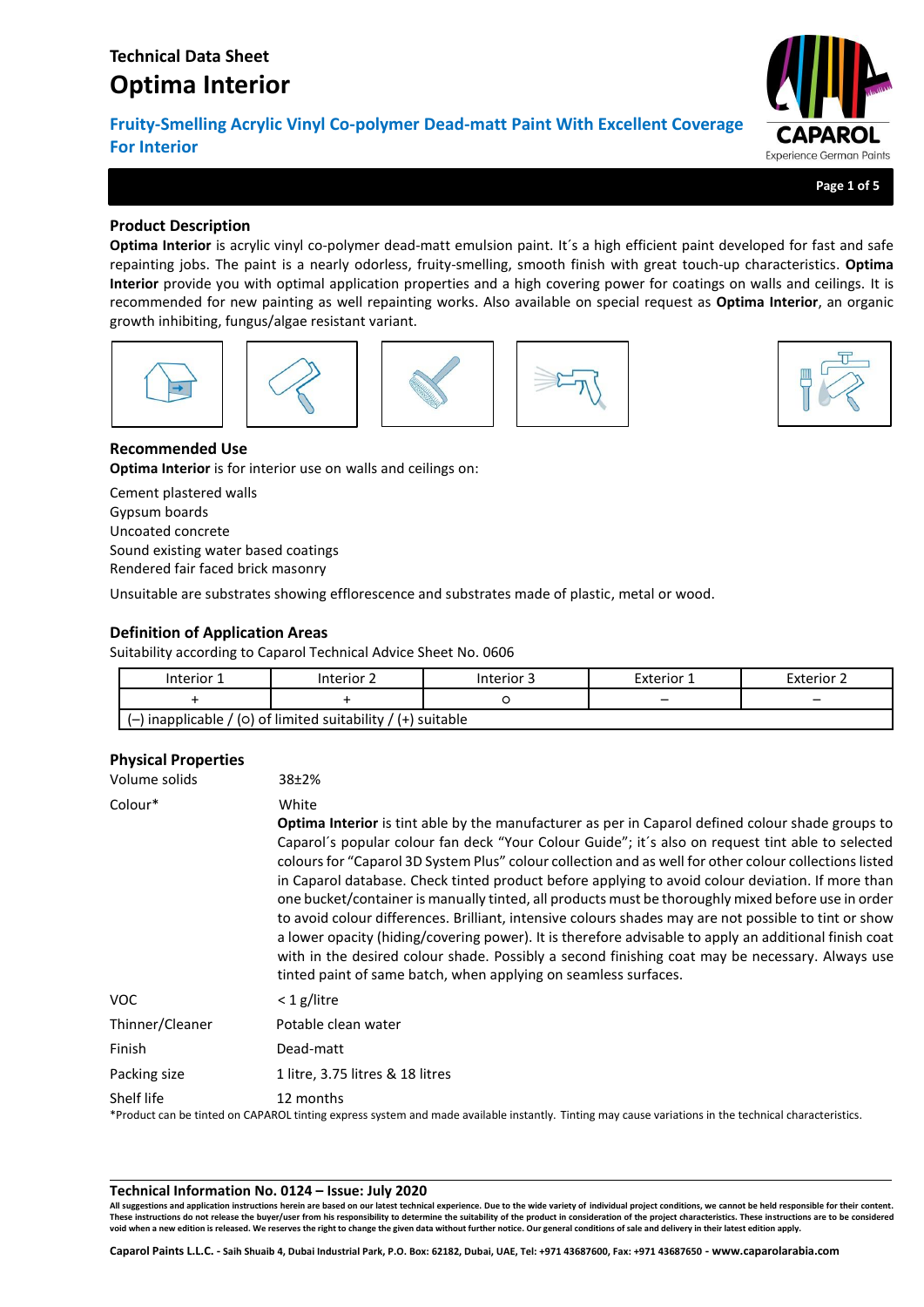**Fruity-Smelling Acrylic Vinyl Co-polymer Dead-matt Paint With Excellent Coverage For Interior**



**Page 2 of 5**

## **Advantages**

Pleasant odour and very low VOC Fruity-smelling Very efficient for fast and safe painting jobs With great touch-up characteristics Very good wash ability Higher viscosity Excellent coverage Good resistance to aqueous disinfectants and household cleaners Provide monotonous finish Seamless finish with good application properties Very good open time Provide very durable colours Available with anti-fungal properties

# **Certificates and Test Values\***

DCLD Product Conformity certified ESMA ECAS GREEN LABEL 5 Star Environmental Efficiency Rating certified Abu Dhabi Quality and Conformity Council Conformity certified ADCE certified civil supplier \*Additional certificates and approvals may available on request or could be arranged if required.

## **Environment and Health**

- **VOC:** < 1 g/l complies with DGBR and ESMA
- **Hazardous Chemicals - free from:**
	- Formaldehyde (UV Spectroscopy)
	- Heavy Metals (ICP-AES)
	- APEO (BS 3762:90)
	- Phthalate esters (GCMS)

**Optima Interior it is environmentally friendly and has very low Volatile Organic Compounds (VOC). Optima Interior is free from all Harmful Chemicals and Heavy Metals.**

## **Surface Preparation**

The substrate must be even, clean, permanently dry, solid, sound/stable, and free from inclusions, loose particles and all separating materials that may prevent adhesion. Remove unsound coatings of enamels, dispersion paints, synthetic renders/plasters and unsound mineral paint coatings. Concrete and plaster surfaces with dirt deposits or fines/sintered layer must be cleaned mechanically or with high-pressure cleaner, in compliance with the regulations. Clean sound, adherent paint coatings dry or wet. Clean surfaces with organic growth (moss, algae and mild) by high pressure water jet in compliance with the regulations. Treat the surfaces with **CapaTox** and allow drying thoroughly. Clean surfaces soiled with industrial gases or soot by high pressure water jet and suitable cleaners in compliance with the regulations. The penetration of water and moisture in cracks, joints, coarse-textured pores, etc., must be excluded.

#### **Technical Information No. 0124 – Issue: July 2020**

**All suggestions and application instructions herein are based on our latest technical experience. Due to the wide variety of individual project conditions, we cannot be held responsible for their content.** These instructions do not release the buyer/user from his responsibility to determine the suitability of the product in consideration of the project characteristics. These instructions are to be considered<br>void when a new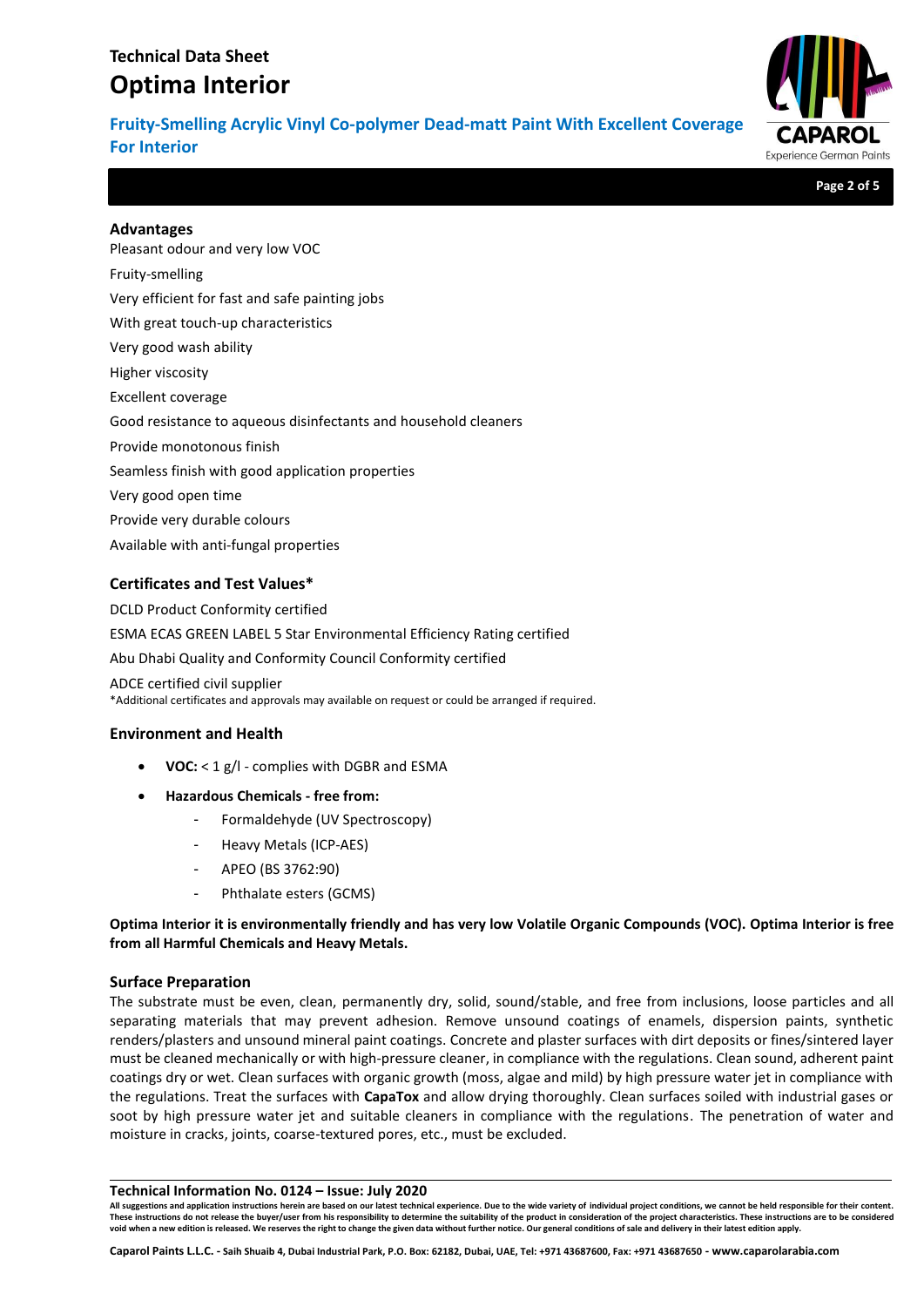**Fruity-Smelling Acrylic Vinyl Co-polymer Dead-matt Paint With Excellent Coverage For Interior**



**Page 3 of 5**

If necessary, carry out additional substrate levelling measures. Check existing coatings for their load-bearing capacity. Remove any non-load bearing or structurally weak coatings. Any damaged areas or surface irregularities should be repaired before application. Repairs must be well set and dried out. Damp or not fully cured substrates can lead to defects in subsequent coats, such as blistering or cracks. It is most important that substrates are correctly prepared prior to application of paint.

## **Mixing Paint**

**Optima Interior** is single component water based product, should be mixed properly before application. The material can be diluted with potable clean water only. Stir **Optima Interior** with a low-speed stainless steel agitator. Do not use mixers made of aluminium - danger of discolouration. Use as little water as possible to achieve application consistency. Stir well before application. For airless spraying the amount of water added depends on the requirement of the airless machine. If necessary adjust to working consistency with tap water up to max. 10 %.

Ensure short stirring times at low speed to prevent foam formation in the binding agent. Foam formation can have an impact on wet adhesion with significantly lower consumption, and hence due to the lower paint density, can cause the substrate to shine through. This, in turn, leads to patchy and inhomogeneous drying of the render layer. As a rule, in case of strong colour shades less water needs to be added to achieve the optimum application consistency. Diluting the material too much will make application more difficult and will result in poorer characteristics (e.g. hiding power, colour shade). It´s strongly recommend to use the thinned paint in same shift and not to store for next day as there are might chances of paint losing its characteristic's, settling, formation and chances of bacterial contamination from external sources. Hence recommended to estimate paint required for the shift and mix accordingly to avoid any problems.

## **Film Thickness and Spreading Rate\***

|                            | <b>Minimum</b> | <b>Typical</b> | Maximum                      |  |
|----------------------------|----------------|----------------|------------------------------|--|
| Wet film thickness         | 105            | 118            | 32<br>цm                     |  |
| Dry film thickness         | 40             | 45             | 50<br>um.                    |  |
| Theoretical spreading rate | 9.5            | 8.4            | m <sup>2</sup> /litre<br>7.6 |  |

\*Indicated rates are indicative per coat, due allowance and wastage factor should be considered in practical application. This indication does not take into account usage for spilling or loss on site. The figure may also vary according to substrate or application conditions. The exact rate of consumption for your particular project is best established by a trial application on site and executed by your desired applicator.

## **Drying Time\***

| Substrate temperature | $10^{\circ}$ C | $25^{\circ}$ C | 40°C |    |
|-----------------------|----------------|----------------|------|----|
| Touch dry             |                |                |      |    |
| Dry to over coat      |                | h              |      | h. |
| Ready for stress      | 96             | 48             | 24   |    |

\*The material cures physically by evaporation of water. Drying time generally related to air circulation, temperature, film thickness, no of coats and relative humidity. The given data must be considered as guidelines per coat only. The actual drying time before recoating may be shorter or longer, depending on film thickness, ventilation, humidity, underlying paint system, requirement for early handling and mechanical strength etc. The figures given are typical with: Good ventilation (outdoor exposure or free circulation of air), typical film thickness, on coat on top of inert substrate and relative humidity 70%.

## **Application Conditions**

Substrate temperature should be min.5°C and at least 3°C above the dew point of the air. Suitable processing temperature should between + 5 °C to approx. 40 °C for material, substrate, water and ambient air during application and curing. At application below 10°C drying temperature will be significantly extended and spraying characteristics may be impaired. Paint to be applied to suitable primed surface. Do not apply during strong wind, fog, high relative humidity, and imminent rain or frost. Do not apply or leave to dry in direct sunlight as this can lead to differences in gloss levels and even to slight cloudiness.

## **Application Equipment's/Tools**

Manually application by roller, brush or airless spraying equipment

#### **Technical Information No. 0124 – Issue: July 2020**

**All suggestions and application instructions herein are based on our latest technical experience. Due to the wide variety of individual project conditions, we cannot be held responsible for their content.** These instructions do not release the buyer/user from his responsibility to determine the suitability of the product in consideration of the project characteristics. These instructions are to be considered **void when a new edition is released. We reserves the right to change the given data without further notice. Our general conditions of sale and delivery in their latest edition apply.**

**Caparol Paints L.L.C. - Saih Shuaib 4, Dubai Industrial Park, P.O. Box: 62182, Dubai, UAE, Tel: +971 43687600, Fax: +971 43687650 - www.caparolarabia.com**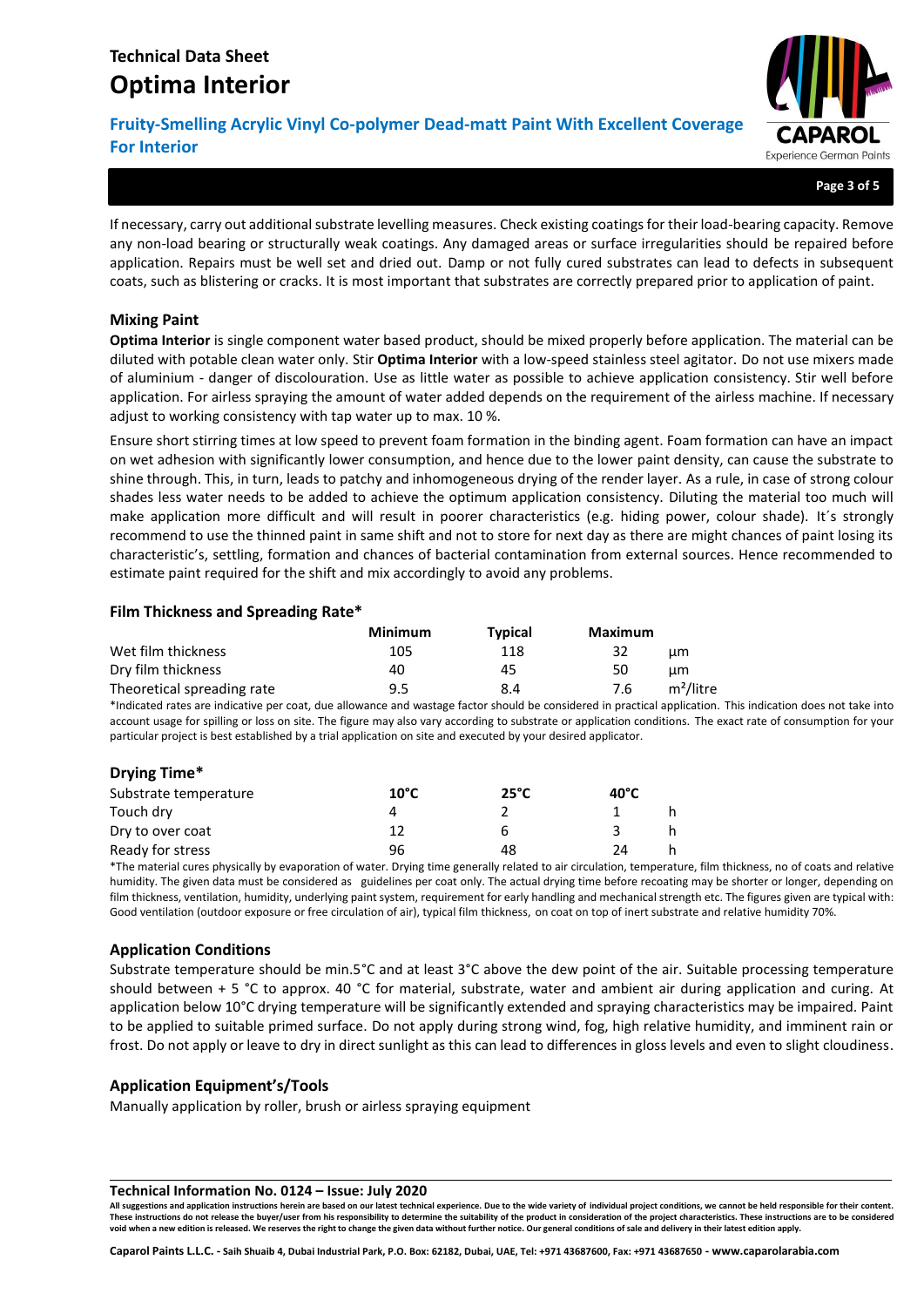**Fruity-Smelling Acrylic Vinyl Co-polymer Dead-matt Paint With Excellent Coverage For Interior**



**Page 4 of 5**

## **Guiding data for airless spray equipment\***

Spraying angle: 50°- 80° Nozzle size: 0.018" - 0.026" Pressure: 150 - 180 bars

\*The spray details given above are intended as a guide only, fluid hose length, diameter, paint temperature and project complexity all influence the choice of tip and operating pressure. Always check to ensure that filter is clean.

## **Typical Application Procedure\***

Depending on the type and condition of the substrate, it may be necessary to apply consolidating, absorbency-regulating prime coatings. On suitable mineral substrate it is usually necessary to apply an absorbency-equalizing and adhesion promoting prime coat with **CapaPrime**. On organic substrates we recommend using colour-adjusting intermediate coats if the colour shade of the finishing render is very different to the colour shade of the substrate. When using render textures, a colour shade adjusting intermediate coat is generally recommended. We recommend to tint the primer or to use an intermediate coat in the matching colour shade before applying tinted **Optima Interior**.

Allow thorough drying of priming/intermediate coats before further application. Apply **Optima Interior** with suitable roller, brush or airless spraying equipment homogeneously to the complete surface and immediately treat the material as per desired design.

Apply thoroughly an even layer and avoid overlapping that may be caused by stories of scaffolding.

To avoid lapping on large area surfaces, care should be taken to have a sufficient number of hands/craftsmen on the job and to apply the material wet-on-wet without interruption.

\* For system specific application instructions please refer to detailed MS (method statement) or specification.

# **Typical Paint System\***

**Optima Interior** can be used on suitable interior surfaces as follows:

#### **Interior surface standard typical paint system Coats**

| CapaPrime                                                                                                                                                    |  |  |
|--------------------------------------------------------------------------------------------------------------------------------------------------------------|--|--|
| Optima Interior                                                                                                                                              |  |  |
| * Above mentioned paint system is for general guide line only, can be changed as per specification requirements. As it is impossible to list herein the wide |  |  |

variety of substrates and their specific problems, please request our technical assistance in case of queries. We will provide appropriate working methods.

## **Important Note**

The characteristic values stated are average values or approx. values. We use natural raw materials in our products, which mean that the stated values can vary slightly in the same delivery batch; this does not affect the suitability of the product for its intended purpose. Being natural products, the granular materials used in the paint finishes, may occasionally cause slight colour variation in the finished coating. Use only material marked with identical batch numbers or, if utilizing material from different batches, mix the entire quantity needed in advance.

As usual for interior paints, **Optima Interior** paint system must not be applied in direct sunlight or on sun heated surfaces and high relative humidity. Apply wet-on-wet and without interruption to avoid lapping. Stir and sieve the paint thoroughly in case of airless spray application. Do not apply on horizontal surfaces exposed to moisture. Do not apply on calcareous (high lime) substrates and lightweight renders/plasters.

In case of moist conditions yellowish transparent traces of additives, showing a slightly glossy shine and stickiness, may occur on the surface of compact, cool substrates or by means of delayed drying caused by surrounding conditions. The traces of additives (Emulsifier washouts) are water-soluble and will disappear under the influence of a sufficient water quantity, e.g. washing by water. The quality of the dried coating will not be affected by these changes. In case of direct reworking, all traces of additives must be pre-wetted and completely removed after a short reaction time. An additional priming coat of **CapaAcryl Primer** must be applied. The traces cannot occur when the material is applied under suitable climatic conditions. This does not constitute an impairment of product quality.

#### **Technical Information No. 0124 – Issue: July 2020**

**All suggestions and application instructions herein are based on our latest technical experience. Due to the wide variety of individual project conditions, we cannot be held responsible for their content.** These instructions do not release the buyer/user from his responsibility to determine the suitability of the product in consideration of the project characteristics. These instructions are to be considered **void when a new edition is released. We reserves the right to change the given data without further notice. Our general conditions of sale and delivery in their latest edition apply.**